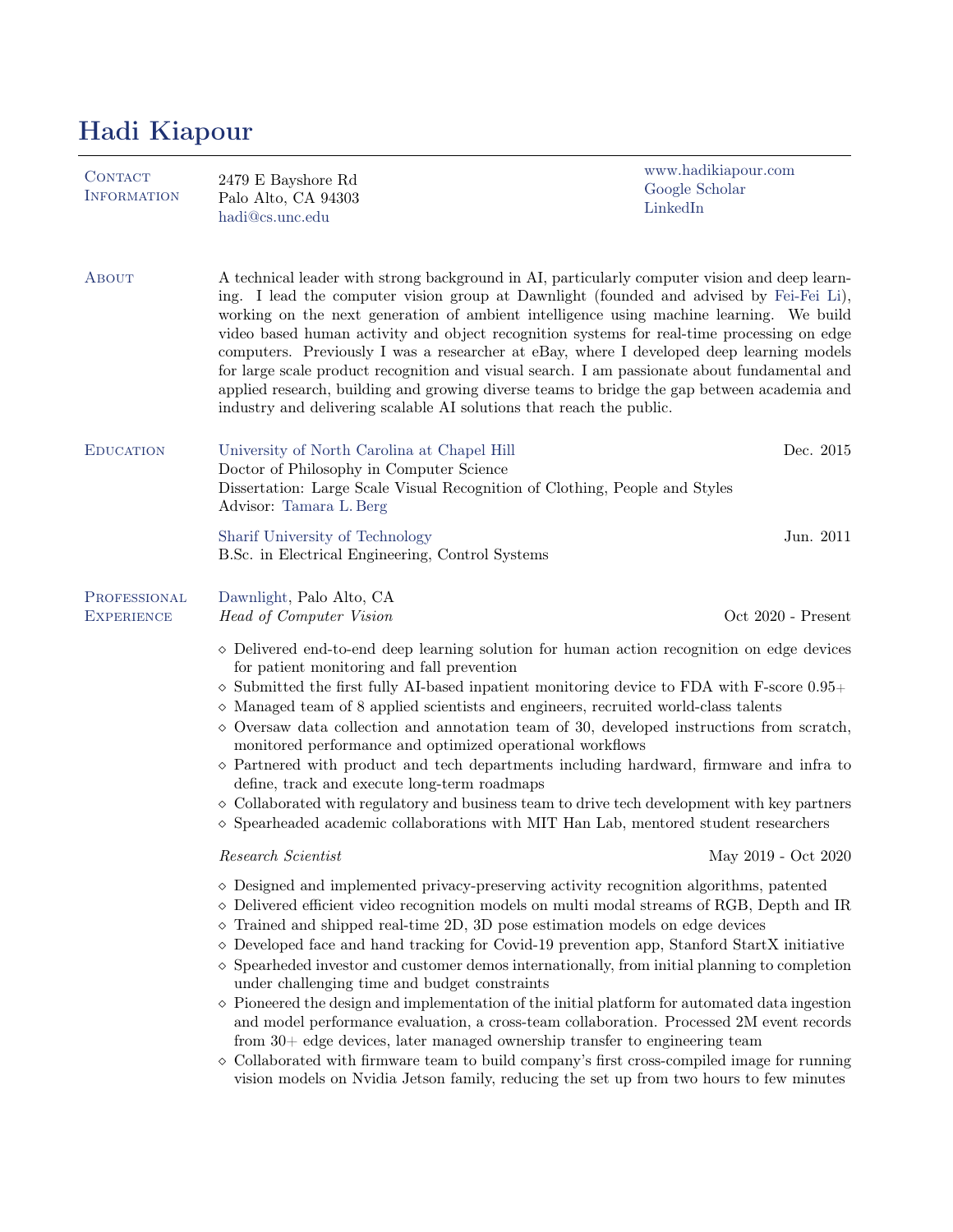## CoreAI Computer Vision, eBay, San Francisco, California. Research Scientist/Tech Lead 2016 - 2019

- $\Diamond$  Large scale fine-grained image classification and matching for visual search at eBay
- $\Diamond$  Object detection and recognition for Shop the Look on images from the web
- $\Diamond$  Key contributor of visual search in production for [eBay ShopBot](https://www.ebayinc.com/stories/news/say-hello-to-ebay-shopbot-beta/) and [Close5](https://itunes.apple.com/us/app/close5-buy-sell-locally/id910559026?mt=8)
- $\Diamond$  Built real-time personalized banner image generation using vision and machine learning
- $\Diamond$  Deployed and maintained deep learning services on Google Cloud and AWS
- $\Diamond$  Contributed to eBay GPU Cluster, mentored engineers to train deep models for production
- $\Diamond$  Partnered with product and drove inline shopping experience with Facebook Messenger team
- $\Diamond$  Mentored research interns and published in object detection, multi-modal learning, semisupervised attribute classification, active image search with RL, and GANs

Computer Science Department, University of North Carolina at Chapel Hill Research Assistant 2013 - 2015 Research topics: object detection and segmentation, visual recognition of fashion styles, large scale image retrieval. Advisors: [Prof. Tamara Berg,](http://www.tamaraberg.com/) [Prof. Alex Berg](http://acberg.com/.com/) and [Prof. Svetlana Lazebnik](https://slazebni.cs.illinois.edu/) Computer Science Department, Stony Brook University (SUNY), New York Research Assistant 2011 - 2013 Research topic: large scale semantic segmentation of clothing images on the web Advisors: [Prof. Tamara Berg,](http://www.tamaraberg.com/) [Prof. Luis Ortiz](https://umdearborn.edu/luis-ortiz) eBay Research Labs, San Jose, California. Research Intern Summer 2015 Research topic: multi-modal image and text joint data embeddings with skip-grams Advisors: [Hassan Sawaf](https://www.linkedin.com/in/sawaf/) , [Robinson Piramuthu](https://www.linkedin.com/in/rpiramuthu) eBay Research Labs, San Jose, California. Research Intern Summer 2014 Research topic: fine-grained object classification using mid-level representation learning Royal Institute of Technology (KTH), Stockholm, Sweden. Visiting Researcher at Computer Vision and Active Perception Lab 2010 Research topic: 3D modeling from 2D indoor scene images Advisors: [Prof. Stefan Carlsson,](https://www.csc.kth.se/~stefanc/) [Prof. Jan-Olof Eklundh](https://scholar.google.com/citations?user=C8S84g8AAAAJ&hl=en) Institute for Research in Fundamental Sciences (IPM), Tehran, Iran. Researcher 2009 - 2011 Research topic: object detection in indoor scenes Advisors: [Prof. Ali Farhadi](https://homes.cs.washington.edu/~ali/) and [Prof. Mehrdad Shahshahani](https://explorecourses.stanford.edu/instructor/mehrdads) Digital Signal Processing Lab, Sharif University of Technology, Tehran, Iran. Student Researcher 2009 - 2010 Research topic: facial action recognition using hidden markov models and neural networks. Advisor: [Prof. M. T. Manzuri](http://sharif.ir/~manzuri/) Publications [Day-night Consistent Attention for Daily Living Action Recognition](http://cs.unc.edu/~hadi/) M. Li, H. Kiapour, J. Lin, S. Han Under review, 2021 [Give me a hint! Navigating Image Databases using Human-in-the-loop Feedback](http://cs.unc.edu/~hadi/#paper_plummerarXiv18twenty) B. A. Plummer, H. Kiapour, S. Zheng, R. Piramuthu

IEEE Winter Confernece on Applications of Computer Vision, WACV 2019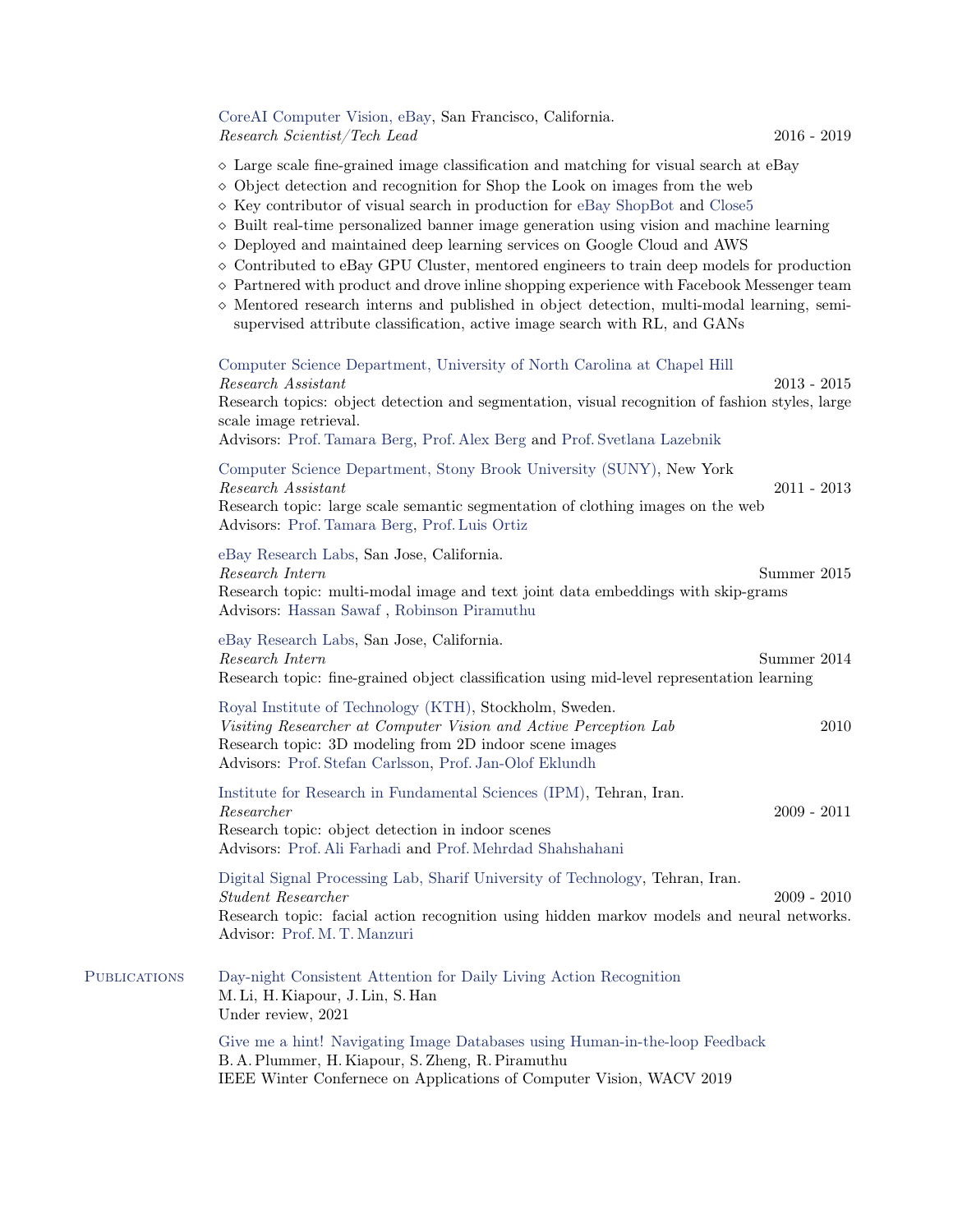[Every Brand is a Story: Going beyond Logos in Fashion Brands by Visual Understanding](http://cs.unc.edu/~hadi/#paper_kiapourarXiv18every) H. Kiapour, R. Piramuthu Computer Vision for Fashion, Art and Design Workshop, ECCV 2018

[Conditional Image-Text Embedding Networks](http://cs.unc.edu/~hadi/#paper_plummerarXiv18conditional) B. A. Plummer, P. Kordas, H. Kiapour, S. Zheng, R. Piramuthu, S. Lazebnik European Conference on Computer Vision, ECCV 2018

[ModaNet: A Large-Scale Street Fashion Dataset with Polygon Annotations](http://cs.unc.edu/~hadi) (Oral) S. Zheng, F. Yang, H. Kiapour, R. Piramuthu ACM Multimedia Conference, ACM MM 2018

## [Visual Search at eBay](http://cs.unc.edu/~hadi/#paper_yangKDD17visual)

F. Yang, A. Kale, Y. Bubnov, L. Stein, Q.Wang, H. Kiapour, R. Piramuthu ACM SIGKDD Conference on Knowledge Discovery and Data Mining, KDD 2017

[Where to Buy It: Matching Street Clothing Photos to Online Shops](http://cs.unc.edu/~hadi/#paper_kiapourICCV15where) (Oral) H. Kiapour, X. Han, S. Lazebnik, A. C. Berg, T. L. Berg IEEE International Conference on Computer Vision, ICCV 2015

[Mine the Fine: Fine-Grained Fragment Discovery](http://cs.unc.edu/~hadi/#kiapourICIP15mine) H. Kiapour, W. Di, V. Jagadeesh, R. Piramuthu IEEE International Conference on Image Processing, ICIP 2015

[Hipster Wars: Discovering Elements of Fashion Styles](http://cs.unc.edu/~hadi/#paper_kiapourECCV14hipster) H. Kiapour, K. Yamaguchi, A. C. Berg, T. L. Berg European Conference on Computer Vision, ECCV 2014

[Materials Discovery: Fine-Grained Classification](http://cs.unc.edu/~hadi/#paper_kiapourWACV14materials) H. Kiapour, K. Yager, A. C. Berg, T. L. Berg IEEE Winter Conference on Applications of Computer Vision, WACV 2014

[Retrieving Similar Styles to Parse Clothing](http://cs.unc.edu/~hadi/#paper_yamaguchiTPAMI14retrieving) K. Yamaguchi, H. Kiapour, L. E. Ortiz, T. L. Berg IEEE Transactions on Pattern Analysis and Machine Intelligence, TPAMI 2014

[Paper Doll Parsing: Retrieving Similar Styles to Parse Clothing Items](http://cs.unc.edu/~hadi/#paper_yamaguchiICCV13paper) K. Yamaguchi, H. Kiapour, T. L. Berg IEEE International Conference on Computer Vision, ICCV 2013

[Parsing Clothing in Fashion Photographs](http://cs.unc.edu/~hadi/#paper_yamaguchiICVPR12parsing) K. Yamaguchi, H. Kiapour, L. E. Ortiz, T. L. Berg International Conference on Computer Vision and Pattern Recognition, CVPR 2012

[Analysis, Interpretation, and Recognition of Facial Action Units and Expressions Using Neuro-](http://cs.unc.edu/~hadi/#paper_khademiANNPR10analysis)[Fuzzy Modeling](http://cs.unc.edu/~hadi/#paper_khademiANNPR10analysis) M. Khademi, H. Kiapour, M. Manzuri, A. Kiaei Artificial Neural Networks in Pattern Recognition, ANNPR 2010

[Recognizing Combinations of Facial Action Units with Different Intensity Using a Mixture of](http://cs.unc.edu/~hadi/#paper_khademiMCS10recognizing) [Hidden Markov Models and Neural Networks](http://cs.unc.edu/~hadi/#paper_khademiMCS10recognizing) M. Khademi, M. Manzuri, H. Kiapour, A. Kiaei, Multiple Classifier Systems, MCS 2010

| <b>PATENTS</b> | Privacy-Preserving Activity Monitoring Systems And Methods       | 2021 |
|----------------|------------------------------------------------------------------|------|
|                | Activity Monitoring Systems And Methods                          | 2020 |
|                | Determining an Item that has Confirmed Characteristics           | 2018 |
|                | Computer Vision and User Segment, and Missing Item Determination | 2018 |
|                | Computer Vision for Unsuccessful Queries and Iterative Search    | 2018 |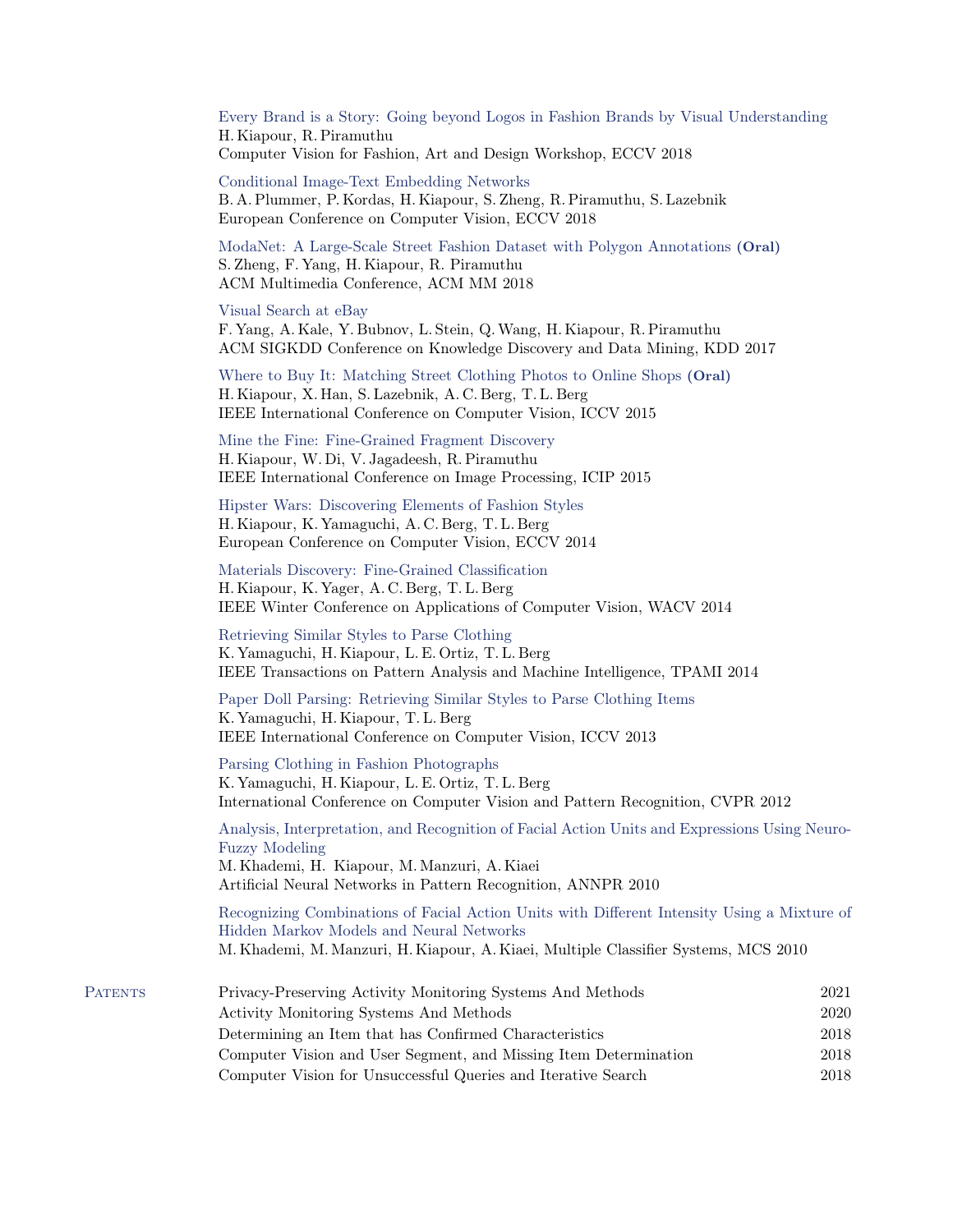|                 | Computer Vision and Image Characteristic Search                                                            | 2018         |
|-----------------|------------------------------------------------------------------------------------------------------------|--------------|
|                 | Generating Personalized Banner Image Using Machine Learning                                                | 2018         |
|                 | Generating a Digital Image Using a Generative Adversarial Network                                          | 2018         |
|                 | Camera Platform and Object Inventory Control                                                               | 2018         |
|                 | Fine-Grained Categorization                                                                                | 2017         |
|                 | Camera Platform Incorporating Schedule and Stature                                                         | 2017         |
|                 | Computer Vision                                                                                            | 2017         |
|                 | Anchored Search                                                                                            | 2017         |
|                 | Projecting Visual Aspects into a Vector Space                                                              | 2017         |
|                 | Crowd Assisted Query System                                                                                | 2017         |
|                 | Image Analysis and Prediction Based Visual Search                                                          | 2017         |
|                 | Personal Assistant with Offline Visual Search Database                                                     | 2017         |
|                 | Personal Assistant with Visual Multi-turn Dialog                                                           | 2017         |
|                 | Visual Aspect Localization Presentation                                                                    | 2017         |
|                 | Crowd Assisted Query System                                                                                | 2016         |
|                 | Intelligent Online Personal Assistant with Multi-turn Dialog based on Visual Search                        | 2016         |
|                 | Parallel Prediction of Multiple Image Aspects                                                              | 2016         |
|                 | Intelligent Online Personal Assistant with Offline Visual Search Database                                  | 2016         |
| HIGHLIGHTED IN  |                                                                                                            |              |
| PRESS           | Stanford StartX Med COVID-19 Task Force Participants                                                       | 2020         |
|                 | $\diamond$ Company presented among Nvidia Edge AI Ecosystem Partners                                       | 2020         |
|                 | $\diamond$ Interactive Visual Search                                                                       | 2019         |
|                 | ◇ Beyond Logos: How We're Training eBay's AI to Understand Brands<br>Seven Tips for Visual Search at Scale | 2018<br>2018 |
|                 | $\diamond$ ModaNet: A Large-scale Street Fashion Dataset with Polygon Annotations                          | 2018         |
|                 | $\diamond$ How Ebay uses employee pet projects to launch into new initiatives like AR & VR                 | 2018         |
|                 | ◇ This eBay ShopBot knows what you like and feeds you trendy suggestions                                   | 2017         |
|                 | eBay ShopBot in Pictureland                                                                                | 2016         |
|                 | $\diamond$ eBay teams up with Facebook Messenger to launch shopping bot                                    | 2016         |
|                 | $\diamond$ The new ShopBot bot on Messenger searches eBay for you                                          | 2016         |
|                 | $\diamond$ Ebay's New Shopbot On Facebook Messenger Aids Contextual Search                                 | 2016         |
| PROFESSIONAL    | Program Committee/Reviewer                                                                                 |              |
| <b>SERVICES</b> | $\diamond$ IEEE Conference on Computer Vision and Pattern Recognition (CVPR)                               |              |
|                 | $\diamond$ International Conference on Computer Vision (ICCV)                                              |              |
|                 | $\diamond$ European Conference on Computer Vision (ECCV)                                                   |              |
|                 | $\diamond$ Asian Conference on Computer Vision (ACCV)                                                      |              |
|                 | $\diamond$ British Machine Vision Conference (BMVC)                                                        |              |
|                 | ◇ Winter Conference on Applications of Computer Vision (WACV)                                              |              |
|                 | ◇ Workshop on Computer Vision for Fashion, Art, and<br>$\Diamond$ Design (CVFAD)                           |              |
|                 | ◇ ACM SIGGRAPH (Computer GRAPHics and Interactive Techniques)                                              |              |
|                 | $\diamond$ International Joint Conference on Artificial Intelligence (IJCAI) (IJCAI-21)                    |              |
|                 | Journal Reviewer                                                                                           |              |
|                 | $\diamond$ IEEE Transactions on Pattern Analysis and Machine Intelligence (TPAMI)                          |              |
|                 | $\diamond$ ACM Transactions on Multimedia Computing Communications and Applications                        |              |
|                 | $\diamond$ Transactions on Image Processing                                                                |              |
|                 | $\diamond$ IEEE Transactions on Multimedia                                                                 |              |
|                 | $\diamond$ Pattern Recognition Journal                                                                     |              |
|                 | $\diamond$ The Visual Computer Journal                                                                     |              |